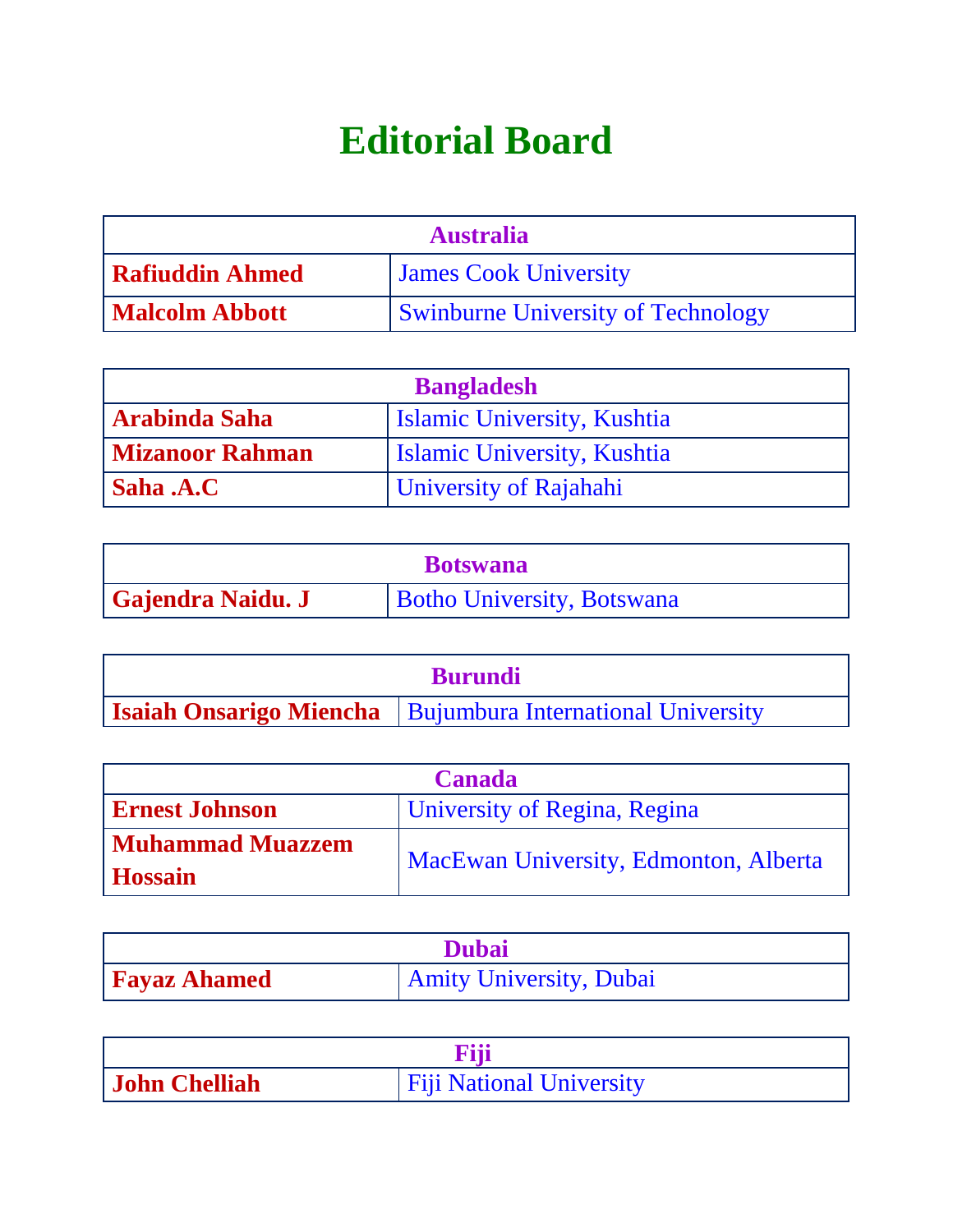| <b>France</b>   |                                               |
|-----------------|-----------------------------------------------|
| <b>Leo Dana</b> | LabEx Entreprendre, University de Montpellier |

| <b>Iran</b>         |                                        |
|---------------------|----------------------------------------|
| <b>Hamid Saremi</b> | <b>Islamic Azad University of Iran</b> |

| <b>India</b>           |                                               |  |
|------------------------|-----------------------------------------------|--|
| <b>Gopal</b> .V        | Indian Institute of Management, Trichy        |  |
| <b>Kannadasan</b> .M   | <b>Indian Institute of Management, Raipur</b> |  |
| Kirubakaran. J         | National Institute of Technology, Trichy      |  |
| <b>Narayanan.K</b>     | Indian Institute of Technology, Mumbai        |  |
| <b>Panchanatham. N</b> | Vice-Chancellor, Tamil Nadu Teachers          |  |
|                        | <b>Education University, Chennai</b>          |  |
| <b>Saravanan. P</b>    | <b>Indian Institute of Management, Trichy</b> |  |
| <b>Subash .S</b>       | Indian Institute of Technology, Chennai       |  |
| <b>Swagata Sen</b>     | Calcutta University, Kolkata                  |  |

| <b>Japan</b>         |                         |
|----------------------|-------------------------|
| <b>Hoshino Yasuo</b> | <b>Aichi University</b> |

| <b>Malaysia</b>                                   |                                   |  |
|---------------------------------------------------|-----------------------------------|--|
| <b>Anbalagan Krishnan</b>                         | <b>Curtin University, Sarawak</b> |  |
| <b>Catherine Ho Soke Fun</b>                      | Universiti Teknologi MARA         |  |
| <b>Chandran Govindaraju .V G R</b>                | <b>University of Malaya</b>       |  |
| <b>Geetha Subramaniam</b>                         | SEGi University, Malaysia         |  |
| <b>Gerald Guan Gan Goh</b>                        | <b>Multimedia University</b>      |  |
| <b>Jaafar Pyeman</b>                              | IBE, Universiti Teknologi MARA    |  |
| <b>Kaliani</b><br><b>Veera</b><br><b>Pandiyan</b> | Universiti Teknologi MARA         |  |
| <b>Sundram</b>                                    |                                   |  |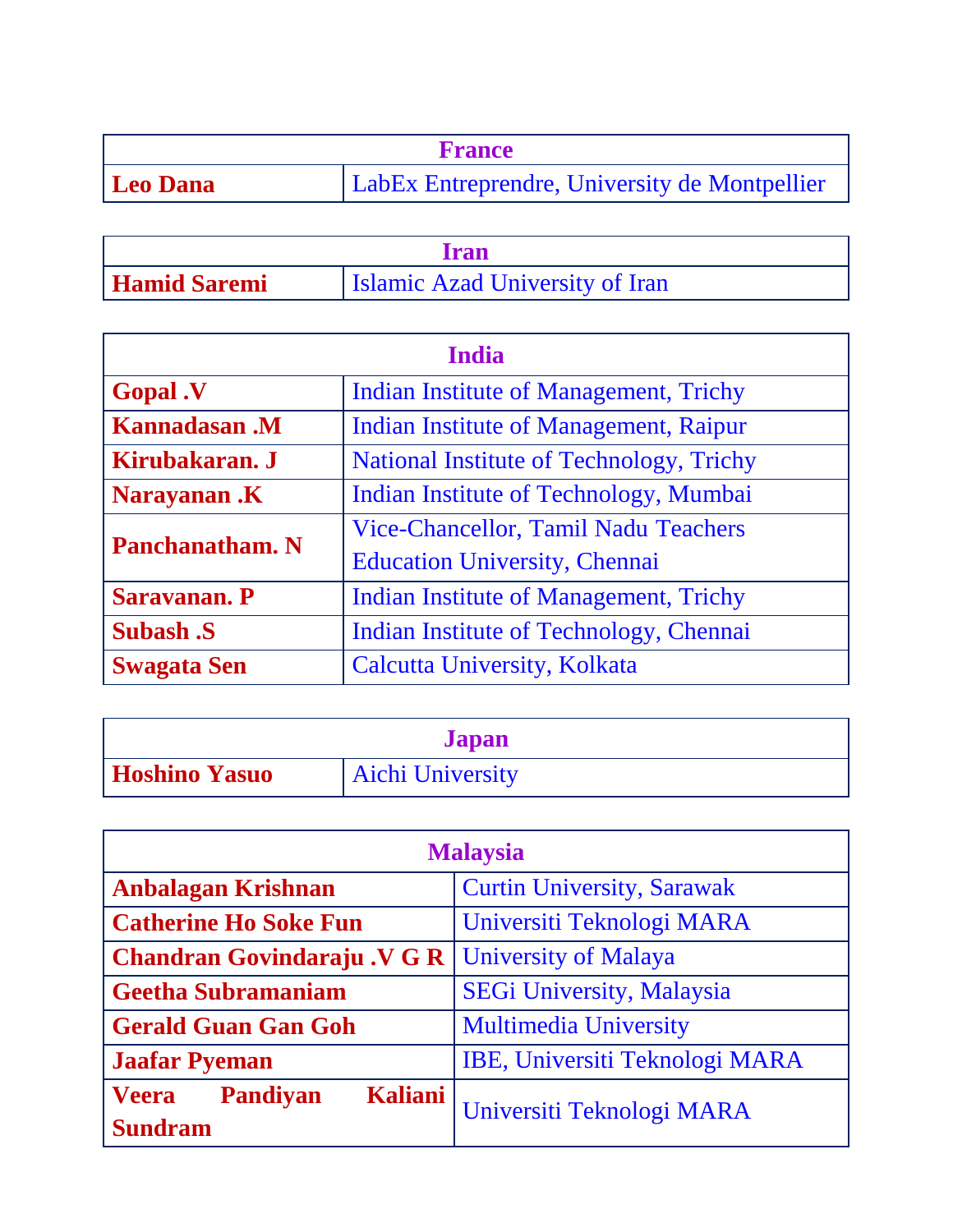| <b>New Zealand</b>            |                                                                     |  |  |
|-------------------------------|---------------------------------------------------------------------|--|--|
| <b>Davood Askarany</b>        | The University of Auckland, Auckland                                |  |  |
| <b>Ershad Ali .J.P</b>        | Centre for Research in International<br><b>Education</b> , Auckland |  |  |
|                               | Polytechnic<br>(Auckland<br>Otago                                   |  |  |
| Indrapriya Kularatne          | <b>International Campus)</b>                                        |  |  |
| <b>Kenneth Edward Jackson</b> | <b>Auckland Institute of Studies</b>                                |  |  |

| Oman                         |                                                                |  |  |  |
|------------------------------|----------------------------------------------------------------|--|--|--|
| <b>Balakrishnan</b> .S       | Nizwa College of Applied Sciences,<br><b>Sultanate of Oman</b> |  |  |  |
| <b>Fayaz Ahamed</b>          | <b>College of Applied Sciences Ibri, Sultanate</b>             |  |  |  |
| <b>Mohamed Amin</b>          | of Oman                                                        |  |  |  |
| <b>Ramesh.G</b>              | Ibra College of Technology, Sultanate of                       |  |  |  |
|                              | Oman                                                           |  |  |  |
| <b>Said Khalaf Majid Al-</b> | College of Applied Sciences, Sultanate of                      |  |  |  |
| <b>Nabhani</b>               | Oman                                                           |  |  |  |

| <b>Pakistan</b>             |  |                                                             |  |  |  |
|-----------------------------|--|-------------------------------------------------------------|--|--|--|
| <b>Nadeem Ishaq Kureshi</b> |  | National University of Science and<br>Technology, Islamabad |  |  |  |

| <b>Romania</b>       |                |  |                                      |  |
|----------------------|----------------|--|--------------------------------------|--|
|                      |                |  | The Bucharest University of Economic |  |
| <b>Claudiu CICEA</b> | <b>Studies</b> |  |                                      |  |

| <b>Saudi Arabia</b>                                 |                                  |  |
|-----------------------------------------------------|----------------------------------|--|
| <b>Ali Mohammed Aljumaah</b>   King Saud University |                                  |  |
| <b>Zakiya Begum Sayed</b>                           | <b>Jubail University College</b> |  |

| <b>Serbia</b>  |                                         |  |
|----------------|-----------------------------------------|--|
| Katarina Zakic | <b>John Naisbitt University</b>         |  |
| Nikola Stakic  | Singidunum University, Belgrade, Serbia |  |